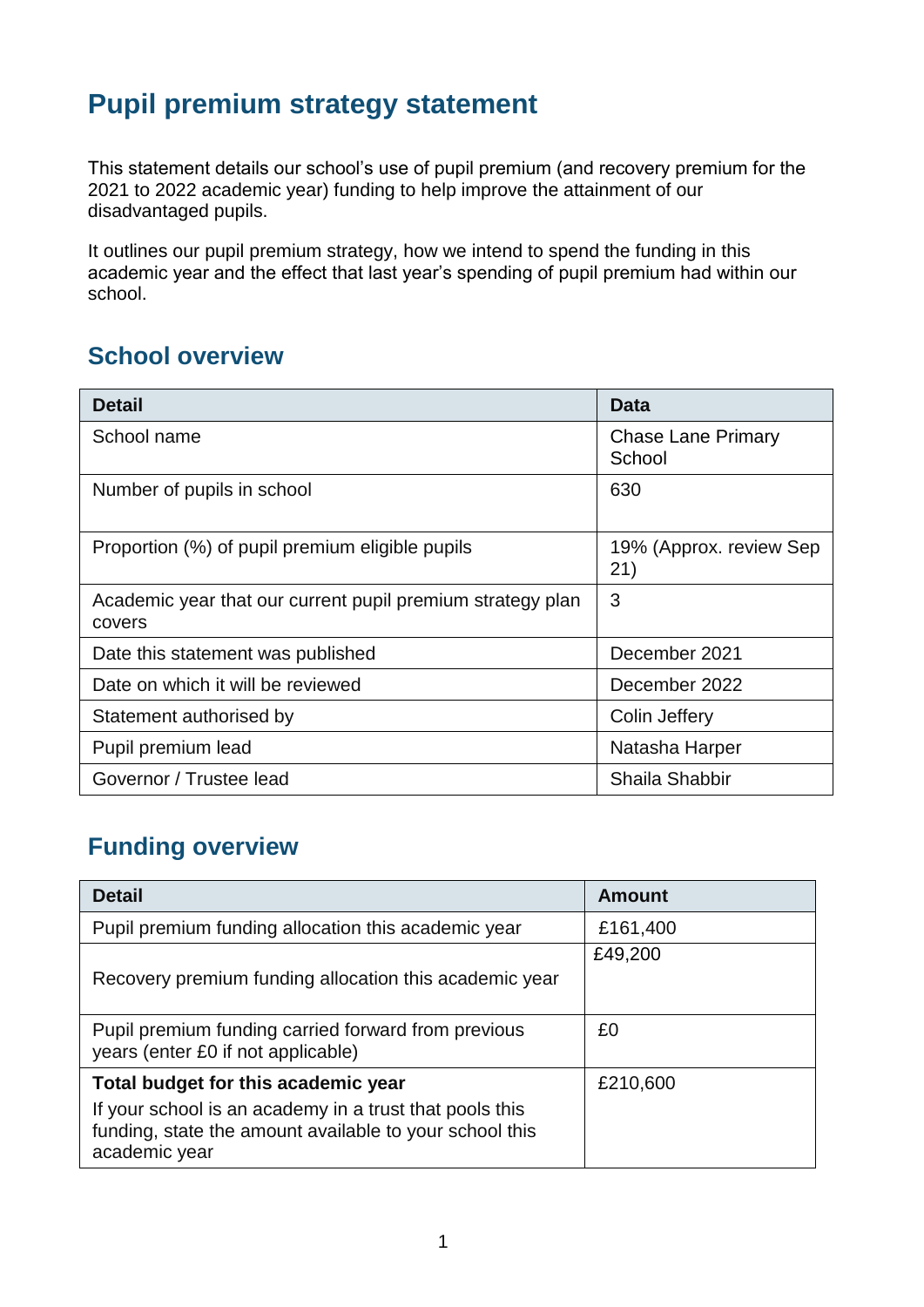# **Part A: Pupil premium strategy plan**

### **Statement of intent**

The Pupil Premium grant was introduced in April 2011, it is the name given to a sum of money allocated to schools to help disadvantaged pupils of all abilities perform better and close the gap between them and their peers. The funding is to support our most vulnerable pupils from low-income families i.e. pupils eligible for free school meals (FSM) at any point in the last six years (known as Ever 6 FSM); to pupils who have been looked-after and pupils whose parents are currently serving in the armed forces.

When children start in reception or are new to our school we require parents and careers to apply for free school meal (FSM) funding if they do not already have it.

At Chase Lane Primary School our Pupil Premium expenditure reflects the guidance of the Education Endowment Foundation, which recommends a threetier approach:

1. **Teaching-** Professional development, training and support for early career teachers and recruitment and retention. Ensuring an effective teacher is in front of every class, and that every teacher is supported to keep improving, is the key ingredient of a successful school and should rightly be the top priority for Pupil Premium spending.

2. **Targeted academic support**- Evidence consistently shows the positive impact that targeted academic support can have, including on those who are not making good progress across the spectrum of achievement. Considering how classroom teachers and teaching assistants can provide targeted academic support, including how to link structured one-to-one or small group intervention to classroom teaching, is likely to be a key component of an effective Pupil Premium strategy.

3. **Wider strategies-** Wider strategies relate to the most significant nonacademic barriers to success in school, including attendance, behaviour and social and emotional support. While many barriers may be common between schools, it is also likely that the specific features of the community each school serves will affect spending in this category.

You can find more in depth information about the EEF by clicking on this link:

[https://educationendowmentfoundation.org.uk/public/files/Publications/Pupil\\_Premi](https://educationendowmentfoundation.org.uk/public/files/Publications/Pupil_Premium_Guidance_iPDF.pdf) [um\\_Guidance\\_iPDF.pdf](https://educationendowmentfoundation.org.uk/public/files/Publications/Pupil_Premium_Guidance_iPDF.pdf)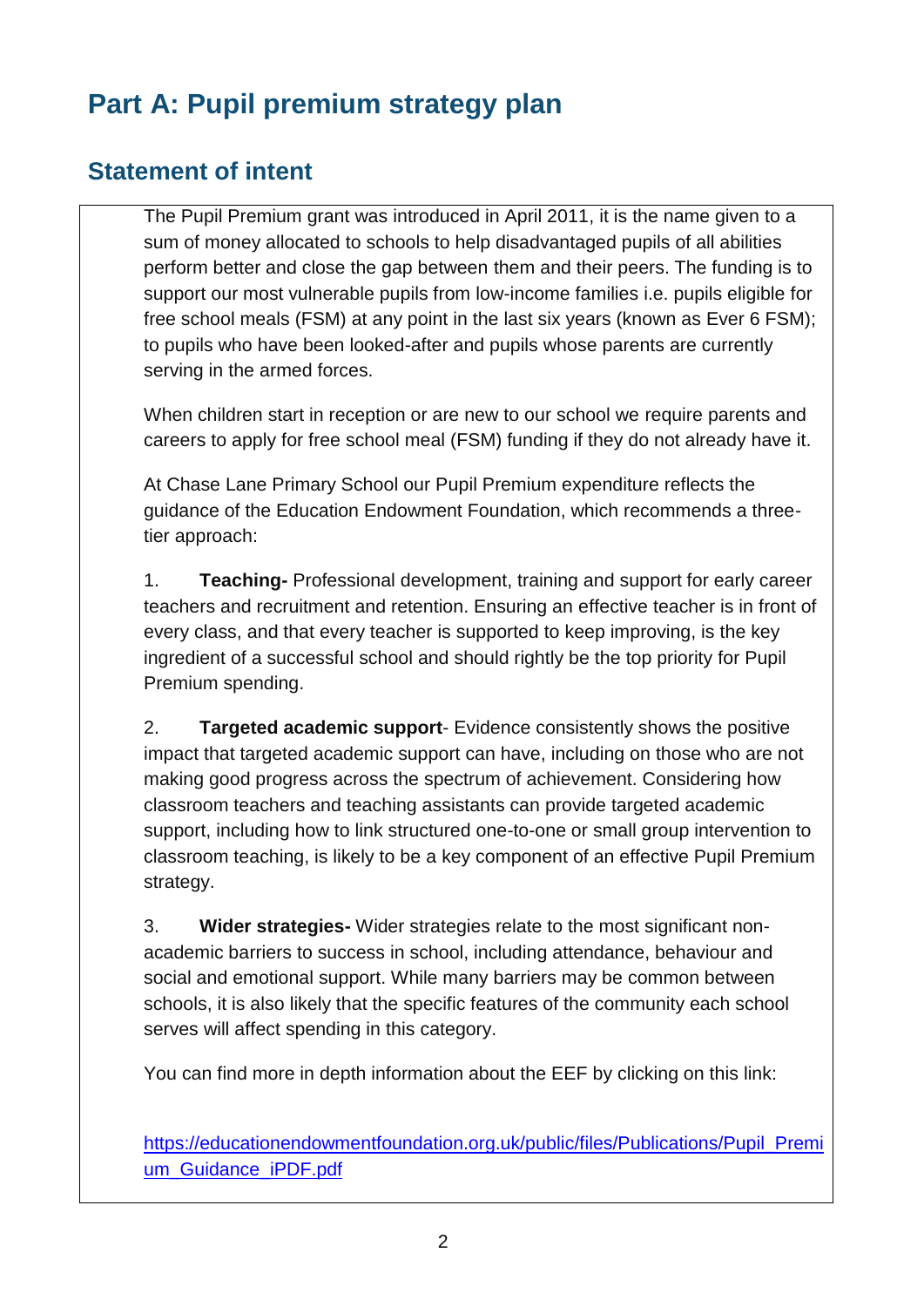Each school receives a Pupil Premium grant based on the numbers of eligible pupils and this feeds into the school's budget, rather being ring fenced for an individual pupil. Some pupils will need more support than others and each pupil is an individual with individual circumstances. The school considers how to allocate pupil premium money on an annual basis following rigorous data analysis and careful consideration of the needs of every pupil. We have a clear, strategic approach with a plan for the use of the Pupil Premium funding, and plans are integrated into wider school support and improvement systems. These are monitored and evaluated regularly by the senior leadership team, and in-depth data analysis ensures that the correct support and strategies are identified to maximise progress. Strong leadership ensures that Pupil Premium funding has the necessary impact on progress, attainment, attendance and pastoral care. All members of staff and governors accept responsibility for disadvantaged pupils and are committed to meeting their pastoral, social and academic needs within the school environment.

 We are determined to ensure that all pupils achieve their full potential and are given the highest standards of teaching and learning through delivering high quality teaching. The aim of our Pupil Premium strategy is to raise the attainment of both disadvantaged pupils and their peers and to reduce the attainment gap between the school's disadvantaged pupils and others nationally. Targeted support and pastoral care outside of high quality teaching is given to pupils that require it.

## **Challenges**

This details the key challenges to achievement that we have identified among our disadvantaged pupils.

| <b>Challenge</b><br>number | <b>Detail of challenge</b>                                                                                                                   |
|----------------------------|----------------------------------------------------------------------------------------------------------------------------------------------|
|                            | Lower attendance and persistent absenteeism of PP/disadvantaged<br>children.                                                                 |
|                            | Pupils and their families who display behavioural & emotional difficulties,<br>including social challenges that may impact on mental health. |
| 3                          | Parental engagement and support at home                                                                                                      |
|                            | Some pupils display low levels of self-esteem, resilience and<br>independence.                                                               |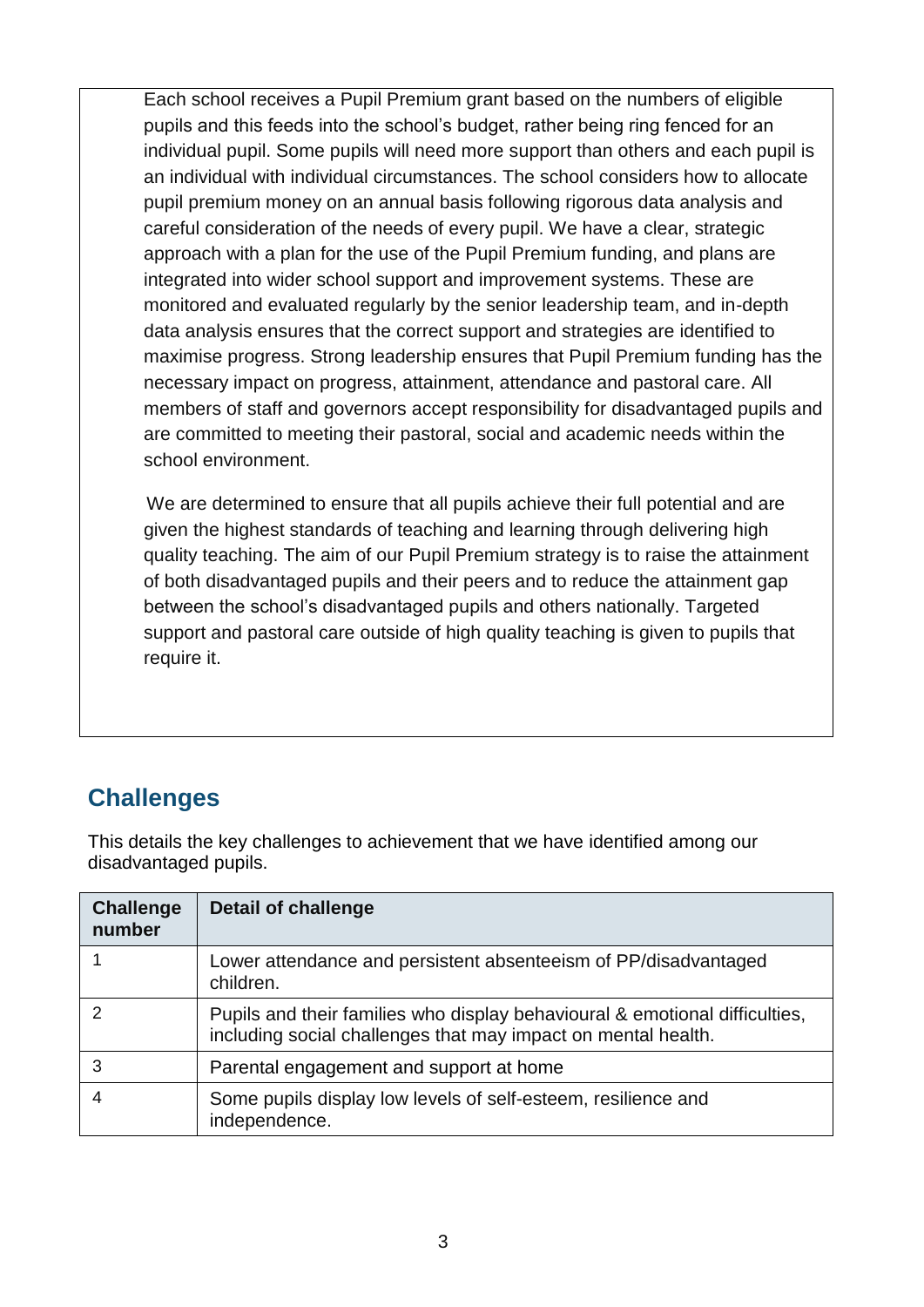| Based on the 2020-2021 data the following areas were identified as being<br>areas of focus: |
|---------------------------------------------------------------------------------------------|
| -Gaps have widened for current Yr 4 children in RWM                                         |
| - Gaps have widened for current Yr 2 children in RWM                                        |

## **Intended outcomes**

This explains the outcomes we are aiming for **by the end of our current strategy plan**, and how we will measure whether they have been achieved.

| <b>Intended outcome</b>                                                                                                                                                                                                  | <b>Success criteria</b>                                                                                                                                                                                                                                                                                                                                  |
|--------------------------------------------------------------------------------------------------------------------------------------------------------------------------------------------------------------------------|----------------------------------------------------------------------------------------------------------------------------------------------------------------------------------------------------------------------------------------------------------------------------------------------------------------------------------------------------------|
| The gap for disadvantaged children<br>compared to non-disadvantaged children<br>across the school to reduce during academic<br>year 2021-2022                                                                            | <b>Attainment</b><br>To close the gap in 21/22 Yr 2 reading and<br>writing by 10-15 %<br>To close the gap with 21/22 yr 3 writing<br>and maths by 10-15%<br>To close the gap with 21/22 yr 4 writing<br>and maths by 10-15%<br>To close the gap with 21/22 Yr 5 reading<br>and writing by 10-15%<br>To close the gap with 21/22 yr 6 maths by<br>10-15 % |
| The number of disadvantaged children<br>reaching higher standard has increased                                                                                                                                           | 80% of the PP children who have an<br>exceeding flight path achieved greater<br>depth at the end of KS2.                                                                                                                                                                                                                                                 |
| Disadvantaged pupils will meet national<br>expectations for attendance and persistent<br>absence will reduce                                                                                                             | - Disadvantaged pupils will match or<br>exceed national averages for non-<br>disadvantaged pupils (96+%).<br>- Monitoring of attendance by Head<br>teacher brings about and increase in<br>PP pupils' attendance and a decrease in<br>persistent absence.                                                                                                |
| Pupils and their families who struggle for a<br>range of reasons receive further support<br>from the school's family outreach worker,<br>signposting to additional support or referral<br>to key services by the school. | -100% of the families who request<br>support from the family outreach worker<br>are supported or signposted to<br>recommended resources.                                                                                                                                                                                                                 |
| Children who lack independence and<br>experience low self- esteem are supported<br>by all staff and referred to CHAMS if<br>necessary                                                                                    | -Pupil interviews show that 90+% of the<br>children are confident in working<br>independently.<br>- Pupil interviews show that 90+% of the<br>children know that staff care about them.<br>-Pupil interviews show that 90+% of the<br>children know who they can go to if they                                                                           |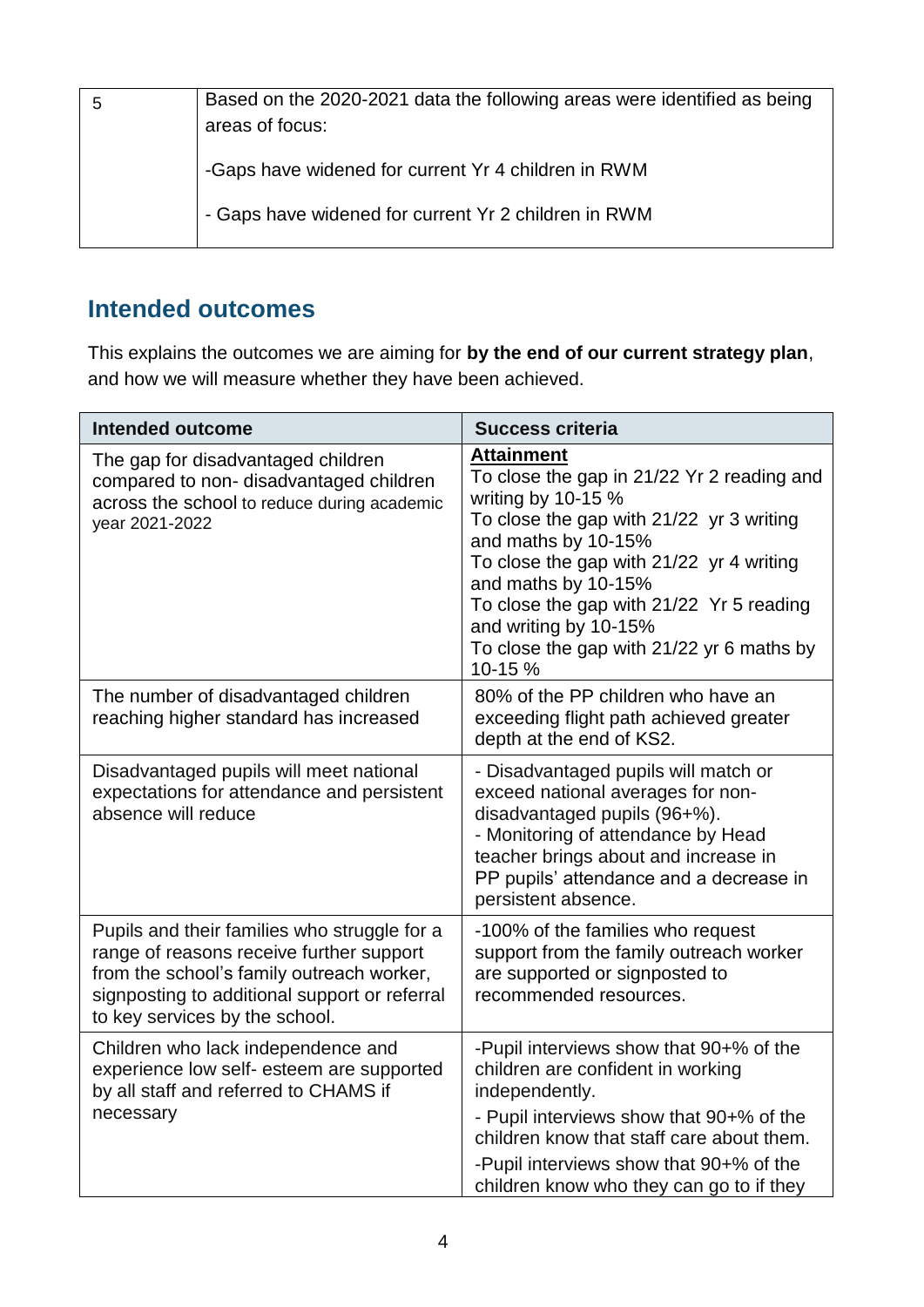|                                                                                      | experience difficulties.                                                                               |
|--------------------------------------------------------------------------------------|--------------------------------------------------------------------------------------------------------|
| Improve the quality of vocabulary that<br>children experience starting from the EYFS | -GLD to exceed national averages<br>- To close the gap in Yr 2, Yr 3, Yr 4 and Yr 5<br>reading 10-15 % |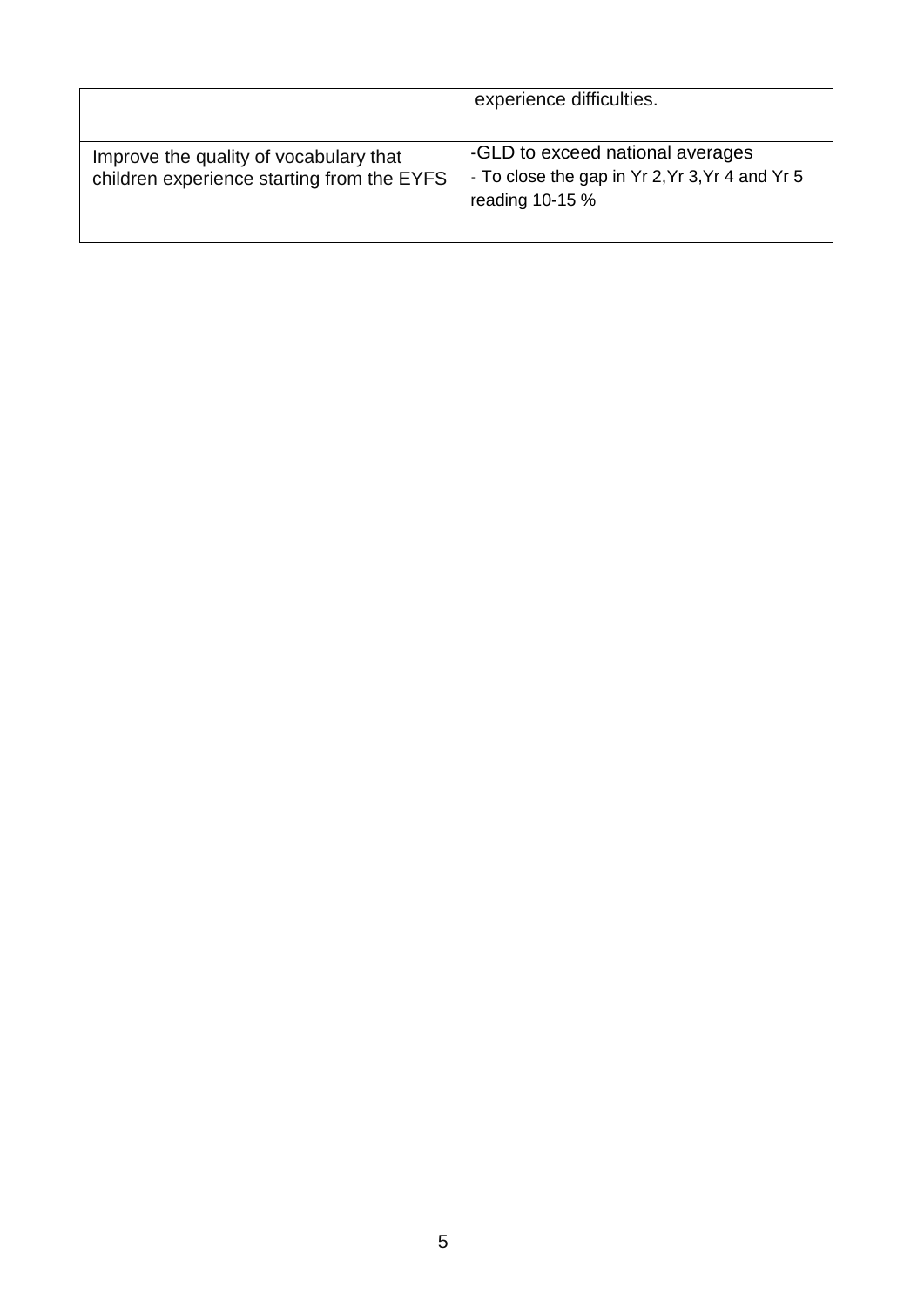## **Activity in this academic year**

This details how we intend to spend our pupil premium (and recovery premium funding) **this academic year** to address the challenges listed above.

### **Teaching (for example, CPD, recruitment and retention)**

Budgeted cost: £8000

| <b>Activity</b>                                                                           | <b>Evidence that supports this</b><br>approach                                                                                                                                                              | <b>Challenge</b><br>number(s)<br>addressed |  |
|-------------------------------------------------------------------------------------------|-------------------------------------------------------------------------------------------------------------------------------------------------------------------------------------------------------------|--------------------------------------------|--|
| Staff CPD focusing on<br>PP children                                                      | EEF- Good teaching is the most<br>important lever schools have to improve                                                                                                                                   | Whole school will<br>benefit (630)         |  |
| Every child receives<br>teaching which is at<br>least good in every<br>classroom/everyday | outcomes for disadvantaged pupils.<br>Using the Pupil Premium to improve<br>teaching quality benefits all students and<br>has a particularly positive effect on<br>children eligible for the Pupil Premium. | Whole school will<br>benefit (630)         |  |

### **Targeted academic support (for example, tutoring, one-to-one support structured interventions)**

Budgeted cost: £125,443

JC £150 cost, 2x cover supervisors cost £56,119 Y2/ Y6 Teacher led booster sessions £7200 Phase leader led booster £13,607 Teacher led booster group £42,319 cover for Play phonics £6,048.00 Nuffield £0

| <b>Activity</b>                                                       | <b>Evidence that supports this</b><br>approach                                                                                                                                                  | <b>Challenge</b><br>number(s)<br>addressed |
|-----------------------------------------------------------------------|-------------------------------------------------------------------------------------------------------------------------------------------------------------------------------------------------|--------------------------------------------|
| 1:1 reading with JC                                                   | EEF Improving Literacy in KS2<br>activities that extend pupils' expressive                                                                                                                      | Approx. 12 children per<br>term            |
| 1:1 reading with cover<br>supervisors                                 | and receptive vocabulary;<br>collaborative learning activities where<br>pupils can share their thought processes;<br>pupils articulating their ideas verbally<br>before they start writing.     | Approx. 12 children<br>per term            |
| Children placed in<br>small teacher led<br>targeted phonics<br>groups | EEF - Improving Literacy in KS1<br>Develop pupils' speaking and listening<br>skills and wider understanding of<br>language - activities which extend pupils'<br>spoken and receptive vocabulary | Approx. 19 per term                        |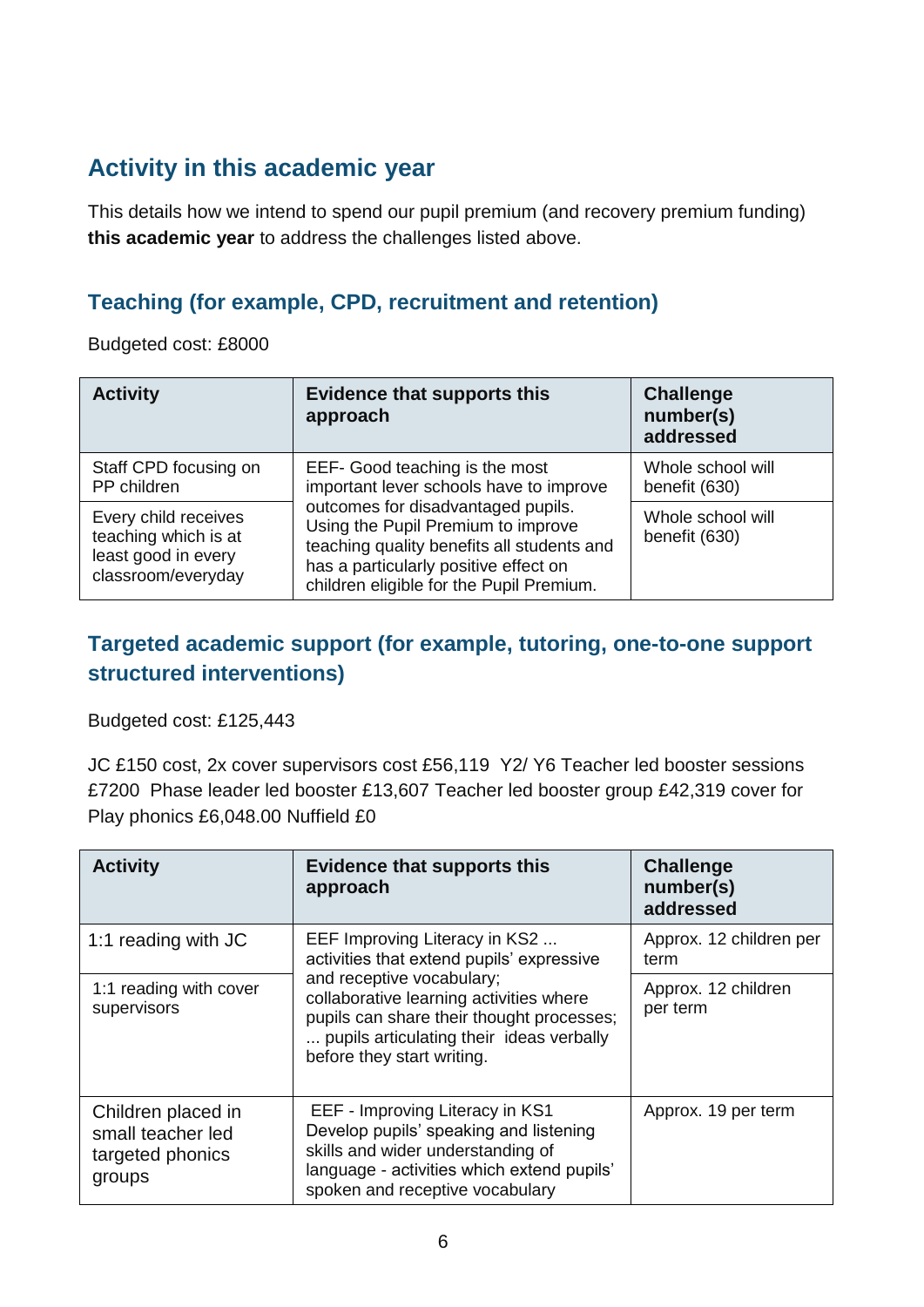| <b>Play Phonics</b>                                                    | EEF - Improving CLL in Early Years<br>Prioritise the development of<br>communication and language                                                                                                                                                                                        | End of academic year<br>90 - Reception<br>children<br>58- Nursery children<br>90-Yr 1 children                                                          |
|------------------------------------------------------------------------|------------------------------------------------------------------------------------------------------------------------------------------------------------------------------------------------------------------------------------------------------------------------------------------|---------------------------------------------------------------------------------------------------------------------------------------------------------|
| <b>SLT Lead boosters</b>                                               | EEF Improving Literacy in KS2<br>activities that extend pupils' expressive<br>and receptive vocabulary;<br>collaborative learning activities where<br>pupils can share their thought processes;<br>pupils articulating their ideas verbally<br>before they start writing.                | SB Reading Booster -<br>15 children<br><b>JW-Maths Booster 15</b><br>children<br>RH- Yr 2 Boosters 15<br>children<br>NH-Maths booster HA<br>15 children |
| Nuffield speech and<br>language programme                              | EEF - Improving CLL in Early Years<br>Prioritise the development of<br>communication and language                                                                                                                                                                                        | Approx. 12 children                                                                                                                                     |
| <b>Experienced teacher</b><br>led boosters Yr 1 and<br>Yr <sub>2</sub> | EEF- Good teaching is the most<br>important lever schools have to improve<br>outcomes for disadvantaged pupils.<br>Using the Pupil Premium to improve<br>teaching quality benefits all students and<br>has a particularly positive effect on<br>children eligible for the Pupil Premium. | Approx. 25 children                                                                                                                                     |

### **Wider strategies (for example, related to attendance, behaviour, wellbeing)**

Budgeted cost: £53,359 **£25,864 FOW £2165 Isobel cost Ember's the** dragon- £245 Behaviour Champions £23,708 £3542 Breakfast club staff

Cost x 2 Jo C clubs £2158

| <b>Activity</b>                                               | Evidence that supports this approach                                                                                                                                        | <b>Challenge</b><br>number(s)<br>addressed |
|---------------------------------------------------------------|-----------------------------------------------------------------------------------------------------------------------------------------------------------------------------|--------------------------------------------|
| Social skills group                                           | EEF - Wider strategies relate to the most<br>significant non-academic barriers to success<br>in school, including attendance, behaviour<br>and social and emotional support | Approx. 22 per<br>term                     |
| Special time<br>sessions                                      |                                                                                                                                                                             | Approx.12 children<br>per term             |
| <b>Family Outreach</b><br>worker (FOW) well-<br>being support |                                                                                                                                                                             | Approx. 15/20 per<br>term                  |
| FOW-Parenting<br>classes                                      |                                                                                                                                                                             | Approx.15 per<br>term                      |
| FOW-Mother and<br>toddler groups                              |                                                                                                                                                                             | Approx. 30 per<br>term                     |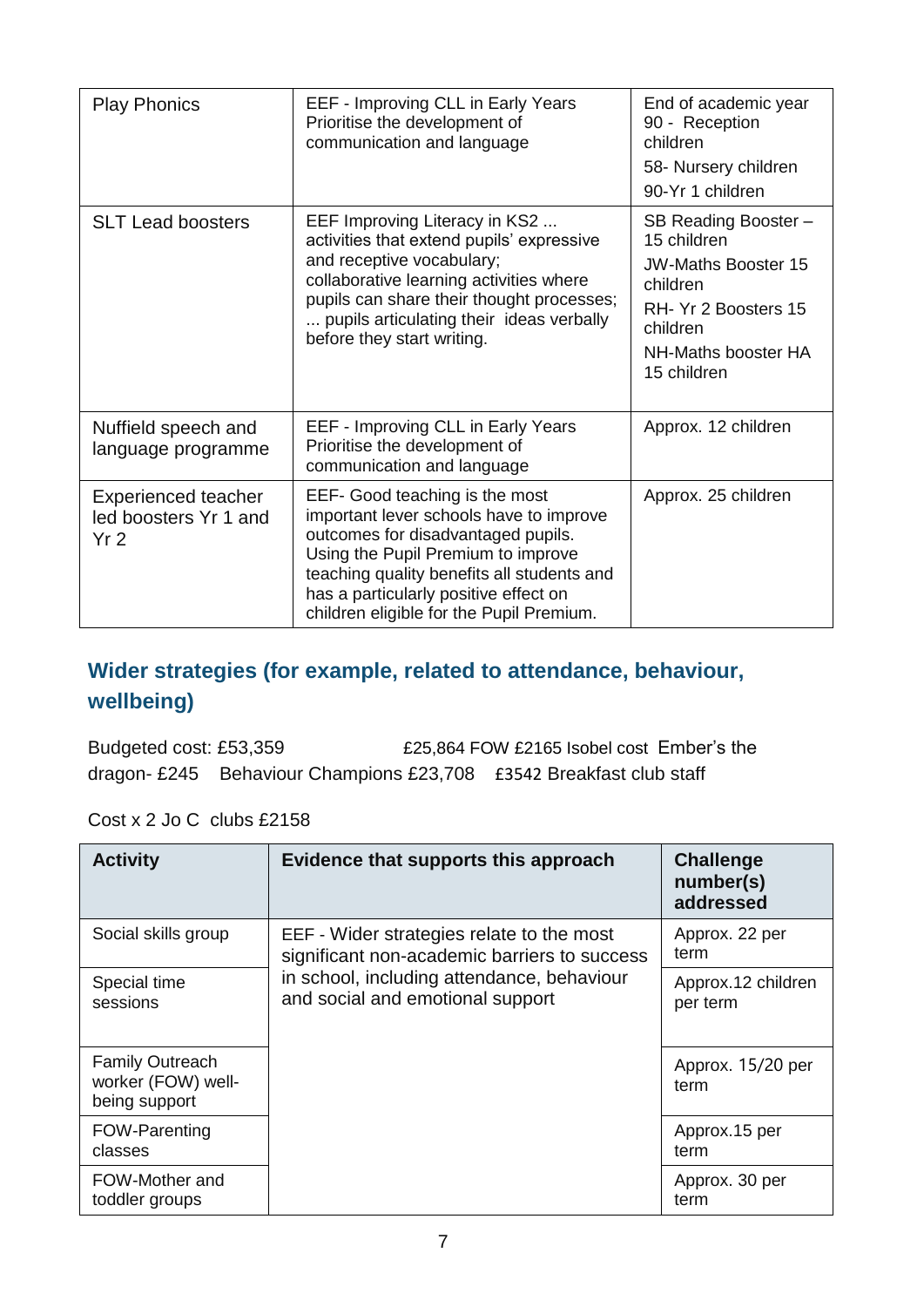| Improve<br>attendance of<br>disadvantaged<br>pupils to meet<br>national 96% | EEF- Deployment of administrative and pastoral<br>staff to support families to improve attendance<br>and eradicate<br>persistent absenteeism see<br>https://www.gov.uk/government/publications/the-<br>pupil-premium-how-schools-are-spending-the-<br>funding-successfully | Whole school will<br>benefit (630) |
|-----------------------------------------------------------------------------|----------------------------------------------------------------------------------------------------------------------------------------------------------------------------------------------------------------------------------------------------------------------------|------------------------------------|
| Embers the dragon                                                           | EEF - Wider strategies relate to the most<br>significant non-academic barriers to success<br>in school, including attendance, behaviour<br>and social and emotional support                                                                                                | 270 children                       |
| <b>Breakfast club</b>                                                       | EEF - Provision of a range of initiatives to<br>extend children's experiences see                                                                                                                                                                                          | Approx.10 children<br>per term     |
| After school clubs                                                          | www.gov.uk/publications/the-<br>pupil-premium-how-schools-are-spending the<br>funding-successfully. Education Endowment<br><b>Trust Toolkit</b>                                                                                                                            | Approx.8 children<br>per term      |

## **Total budgeted cost: £** *4323*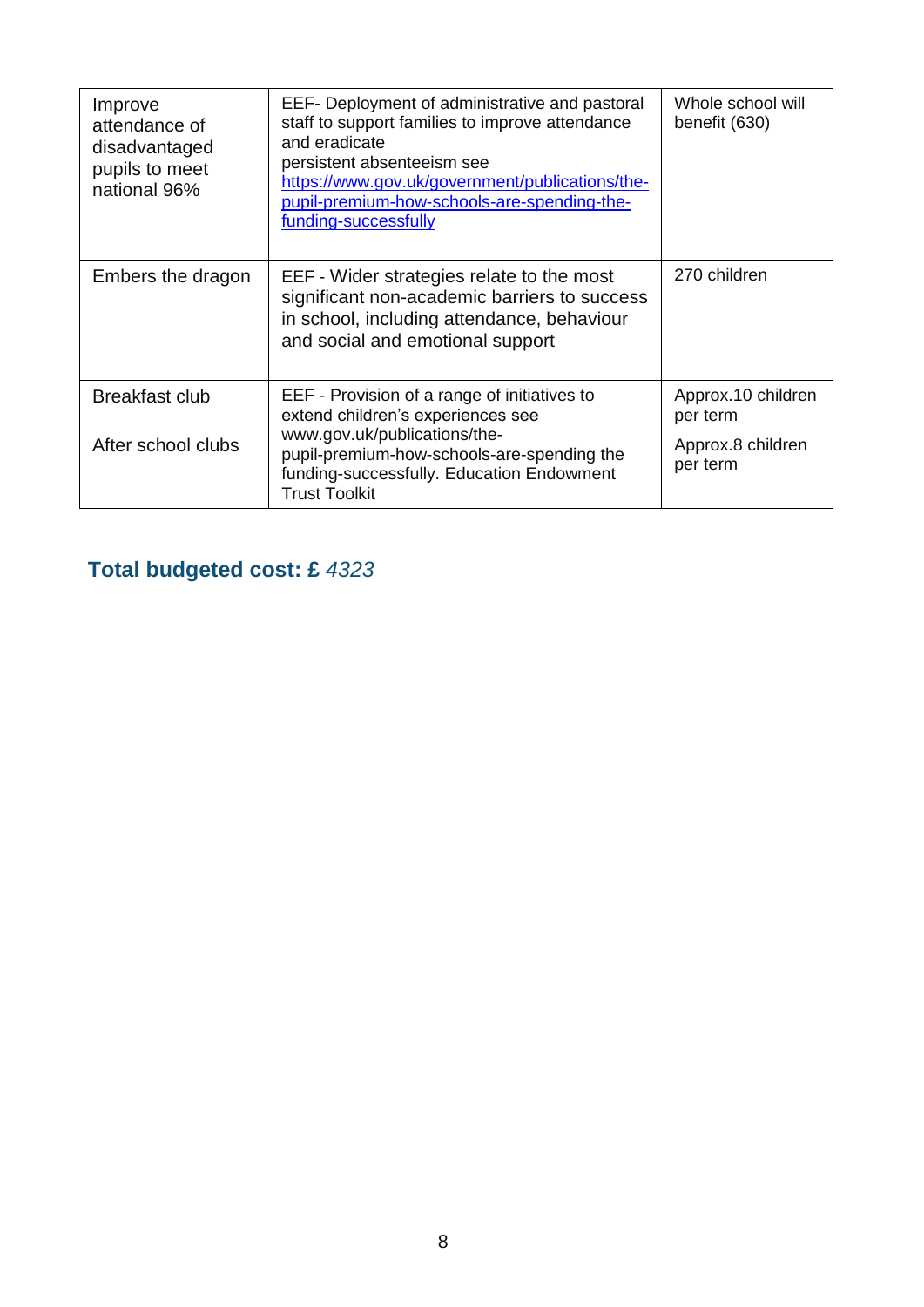# **Part B: Review of outcomes in the previous academic year**

## **Pupil premium strategy outcomes**

This details the impact that our pupil premium activity had on pupils in the 2020 to 2021 academic year.

Due to COVID-19, performance measures have not been published for 2020 to 2021, at Chase Lane Primary school pupils sat standardised teacher administered tests so we could ascertain where the children were. Please see the results below.

#### **KS1 and KS2 Attainment Tracker 2020-2021**

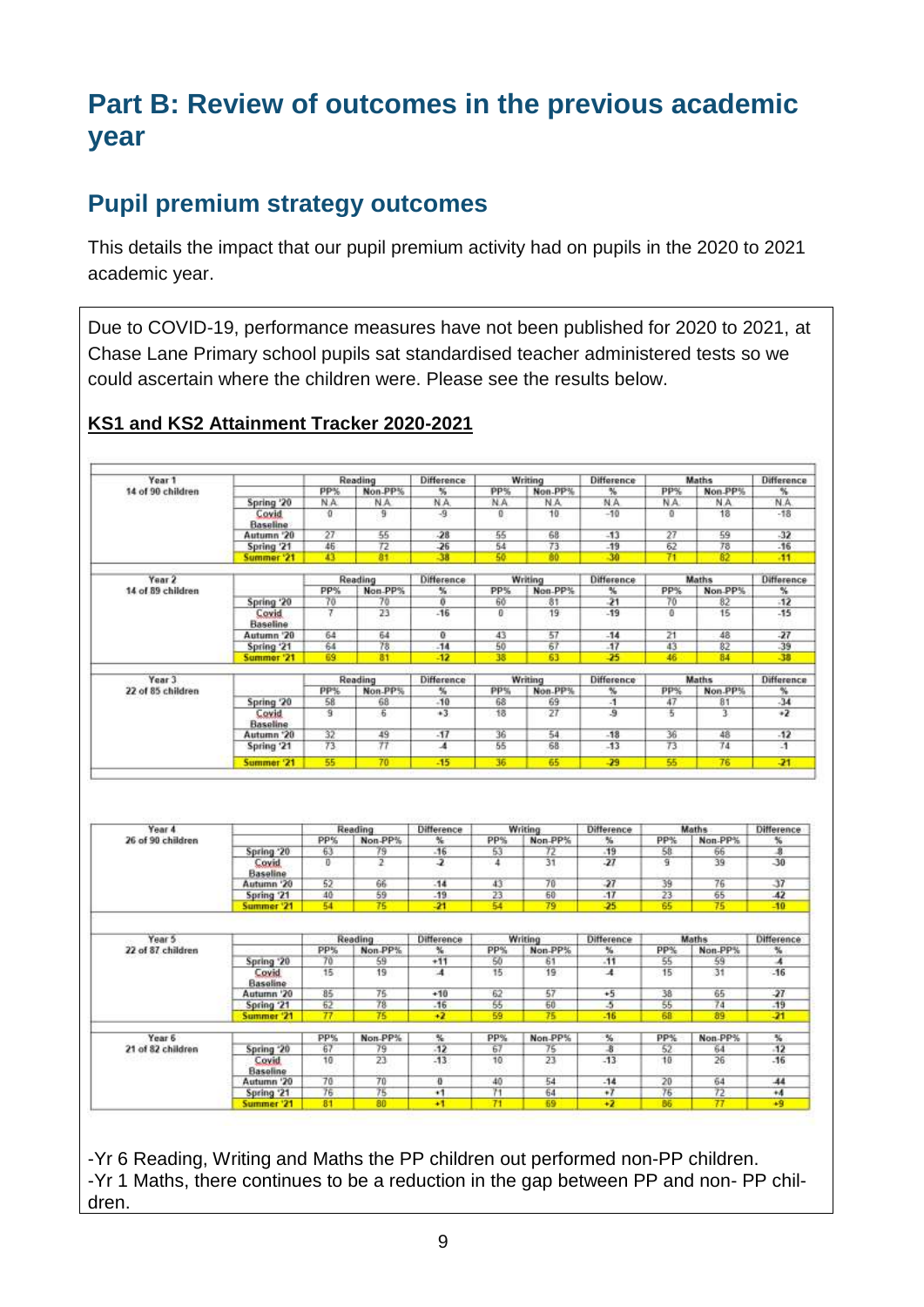-Yr 2 Reading, the gap has reduced between PP and non- PP children. -Yr 4 Maths the gap has reduced between PP and non- PP children. -Yr 5 Reading the PP children are outperforming the non-PP children.

|                 |                                        |           | Reading       | Difference                                                                                               |            | Writing       | Difference                   | Maths    |                | Difference              |  |
|-----------------|----------------------------------------|-----------|---------------|----------------------------------------------------------------------------------------------------------|------------|---------------|------------------------------|----------|----------------|-------------------------|--|
|                 |                                        | PP%       | Non-PP%       | 蚯                                                                                                        | PP%        | Non-PP%       | ₩                            | PP%      | Non-PP%        |                         |  |
| Year 1          | Autumn                                 |           |               | Progress for year 1 cannot be measured until spring due to a different curriculum and assessment system. |            |               |                              |          |                |                         |  |
| 14/90           | Spring (1+ bands)                      | 85        | 89            | $\blacktriangle$                                                                                         | 85         | 89            | $\blacktriangle$             | 92       | 89             | $+3$                    |  |
| children        | Summer (2+ banda)                      | 100       | 96            | $+4$                                                                                                     | 100        | 97            | $+3$                         | 100      | 100            | $\bullet$               |  |
|                 |                                        |           |               |                                                                                                          |            |               |                              |          |                |                         |  |
|                 |                                        |           | Reading       | <b>Difference</b>                                                                                        |            | Writing       | <b>Difference</b>            |          | Maths          | Difference              |  |
|                 |                                        | PP%       | Non-PP%       | %                                                                                                        | PP%        | Non-PP%       | $\frac{2}{3}$                | PP%      | Non-PP%        |                         |  |
|                 | Spring 2020                            | 100       | 94            | $+6$                                                                                                     | 100        | 97            | $+3$                         | 89       | 94             | -5                      |  |
| Year 2          | Autumn (1+ band)                       | 86        | 80            | $+6$                                                                                                     | 86         | 83            | $+3$                         | 71       | 72             | $+1$                    |  |
| 14/89           | Spring (2+ bands)                      | 64        | 80            | $-16$                                                                                                    | 64         | 67            | $\overline{3}$               | 57       | B <sub>6</sub> | $-29$                   |  |
| children        | Summer (3+ bands)                      | 85        | 94            | -9                                                                                                       | 92         | 82            | $+10$                        | 85       | 94             | -9                      |  |
|                 |                                        |           | Reading       | <b>Difference</b>                                                                                        |            |               | <b>Difference</b>            |          | Maths          | Difference              |  |
|                 |                                        |           |               |                                                                                                          |            | Writing       |                              | PP%      |                |                         |  |
| Year 3          |                                        | PP%<br>93 | Non-PP%<br>99 | %<br>-6                                                                                                  | PP%<br>87  | Non-PP%<br>90 | %<br>$\overline{\mathbf{3}}$ | 100      | Non-PP%<br>93  | $+7$                    |  |
| 22/85           | Spring 2020                            | 45        | 60            | $-15$                                                                                                    | 45         | 54            | $-9$                         | 77       | 84             | $-7$                    |  |
| children        | Autumn (1+ band)                       | 78        | 86            | $-8$                                                                                                     | 46         | 58            | $-12$                        | 87       | 85             | $+2$                    |  |
|                 | Spring (2+ bands)                      |           | 88            | $\overline{J}$                                                                                           |            |               |                              |          |                | $\overline{2}$          |  |
|                 | Summer (3+ bands)                      | 81        |               |                                                                                                          | 68         | 69            | $\mathcal{A}$                | 91       | 93             |                         |  |
|                 |                                        |           | Reading       | <b>Difference</b>                                                                                        |            | Writing       | Difference                   |          | Maths          | <b>Difference</b>       |  |
|                 |                                        | PP%       | Non-PP%       | x                                                                                                        | PP%        | Non-PP%       | %                            | PP%      | Non-PP%        |                         |  |
|                 | Spring 2020                            | 100       | 91            | $+9$                                                                                                     | 69         | 89            | $-20$                        | 79       | 92             | $-13$                   |  |
| Year 4          | Autumn (1+ band)                       | 74        | 88            | $-14$                                                                                                    | 83         | 60            | $+23$                        | 61       | 64             | $\overline{\mathbf{3}}$ |  |
| 26/90           | Spring (2+ bands)                      | 76        | 79            | $\overline{3}$                                                                                           | 61         | 55            | $+6$                         | 39       | 58             | $-19$                   |  |
| children        | Summer (3+ bands)                      | 84        | 93            | -9                                                                                                       | 72         | 74            | $\overline{2}$               | 80       | 66             | $+14$                   |  |
|                 |                                        |           |               |                                                                                                          |            |               |                              |          |                |                         |  |
|                 |                                        |           | Reading       | Difference                                                                                               |            | Writing       | Difference                   |          | Maths          | Difference              |  |
|                 |                                        | PP%       | Non-PP%       | У.                                                                                                       | <b>PP%</b> | Non-PP%       | ч.                           | PP%      | Non-PP%        |                         |  |
|                 |                                        |           |               | $+1$                                                                                                     | 100        | 94            | $+6$                         | 95       | 94             | $+1$                    |  |
|                 |                                        | 95        | 94            |                                                                                                          |            |               |                              |          |                |                         |  |
| Year 5          | Spring 2020                            |           |               | -4                                                                                                       | 69         | 69            | ٥                            | 46       | 56             | $-10$                   |  |
| 21/87           | Autumn (1+ band)                       | 77        | 81            | $\overline{a}$                                                                                           |            |               | -8                           |          |                |                         |  |
| children        | Spring (2+ hands)<br>Summer (3+ bands) | 79<br>90  | 87<br>R3      | $+7$                                                                                                     | 58<br>95   | 66<br>90      | $+5$                         | 73<br>84 | 63<br>RR       | $+10$<br>÷.             |  |
|                 |                                        |           |               |                                                                                                          |            |               |                              |          |                |                         |  |
|                 |                                        |           | Reading       | <b>Difference</b>                                                                                        |            | Writing       | <b>Difference</b>            |          | Maths          | <b>Difference</b>       |  |
|                 |                                        | PP%       | Non-PP%       | ч.                                                                                                       | PP%        | Non-PP%       | ч.                           | PP%      | Non-PP%        |                         |  |
|                 | Spring 2020                            | 100       | 99            | $+1$                                                                                                     | 96         | 96            | ٥                            | 93       | 95             | $-2$                    |  |
| Year 6<br>21/82 | Autumn (1+ band)<br>Spring (2+ bands)  | 90<br>86  | 69<br>71      | $+21$<br>$+15$                                                                                           | 70<br>81   | 80<br>56      | $-10$<br>$+25$               | 90<br>86 | 72<br>67       | $+18$<br>$+19$          |  |

#### **KS1 and KS2 Progress Tracker 2020-2021**

Yr 1 Reading & Writing – The yr 1 PP pupils are making better progress than non- PP.

Yr 2 Writing- There has been significant progress made, + 10%.

Yr 4 Maths- There has been significant progress,+14% .

Yr 5 Reading and Writing - significant positive increase +7% +5%.

Yr 6 Reading, Writing and Maths data shows pp pupils outperform non- pp children.